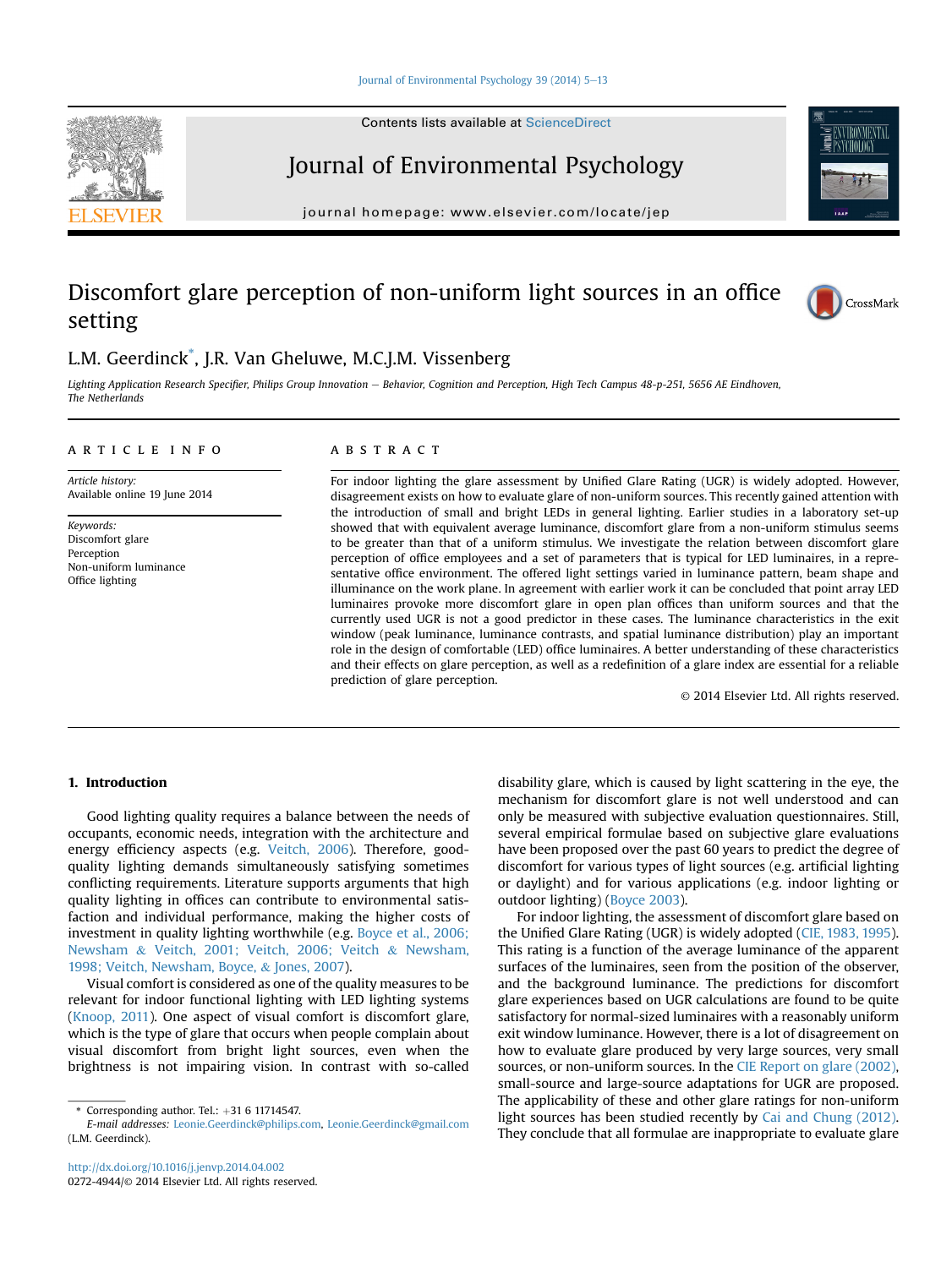from non-uniform light sources. Xia et al. (2011) showed that the standard UGR approach (using the average luminance of the exit window) yields values that are too low, while predicted glare is overestimated in case the individual sources of a complex luminaire are taken into account. A recent review by Clear (2012) describes the issues with glare ratings like UGR with regard to small sources, large sources, and complex luminance distributions. It concluded that "evaluating glare in complex scenes may require fundamental changes to the form of the glare models".

The introduction of efficient light emitting diodes (LEDs) in general lighting systems has added relevance to the discussion on glare from small and from non-uniform light sources. The small size and high brightness of LEDs compared to conventional fluorescent tubes enable lighting fixtures with much higher peak luminances and luminance contrasts than before. With equivalent average luminance, discomfort glare from a non-uniform stimulus seems to be greater than that of a uniform stimulus (Kasahara et al., 2006; Lee, Kim, & Choi, 2007; Takahashi, Kobayashi, Onda, & Irikura, 2007; Takahashi, Irikura, Moriyama, Toda, & Iwamoto, 2007; Tashiro, Kimura-Minoda, Kohko, Ishikawa, & Ayama, 2011; Xia et al., 2011). Kasahara et al. (2006) studied the effect of arrangement and number of LEDs on glare perception with a simulated light source in a laboratory set-up. They found that the glare perception decreased when the luminance contrast (peripheral area/LED source) was smaller, and that increasing the number of LEDs within the same area reduced glare perception. Moreover, they found that glare perception decreased as the light source was positioned more directly above the line of sight. Takahashi, Kobayashi et al. (2007) also found that a matrix light source causes more discomfort glare than a uniform light source. However, they found no difference between uniform and matrix light sources for a position above the line of sight. Eble-Hankin (2008) studied non-uniform stimuli with linear patterns and showed that with increasing spatial frequency, discomfort increases. But in contrast with the above mentioned studies, she found that a non-uniform stimulus is considered less discomforting than a uniform one.

Most of the above mentioned studies were done in a laboratory set-up where a bright light source is positioned directly in the line of sight or positioned at a single viewing angle (Kasahara et al., 2006; Lee et al., 2007; Osterhaus & Bailey, 1992; Takahashi, Kobayashi et al., 2007; Takahashi, Irikura et al., 2007). In a realistic situation however, several light sources are mounted in the ceiling, resulting in many different angles of view of the luminaire, but none directly in the line of sight. Furthermore, in commercially available LED office luminaires, the individual LEDs are not always visible as a matrix of bright spots, but the light is often concentrated in one or two small bright areas, surrounded by a low-brightness edge. Finally, since discomfort glare can only be evaluated subjectively, the setting of the test (both the type of room and the activity of the test person) is expected to influence the glare rating. It is therefore the aim of this study to examine the relation between glare perception and a set of typical luminaire design parameters in a representative office environment.

#### Table 1

Overview of variables and settings as used in both studies.

| Variable                 | <b>Peak Brightness</b>      | <b>Balanced Brightness</b> |                            |
|--------------------------|-----------------------------|----------------------------|----------------------------|
|                          | (3x3x2)                     | (5x2x1)                    | (2x2x1)                    |
| Luminance                | $L_{center} = small spots$  | $L_{rim} = 0$              | $L_{rim} = 0$              |
| pattern                  | $(L_{rim} = 0)$             | $L_{center} = homogeneous$ | $L_{center} = homogeneous$ |
|                          | $L_{center} = larger spots$ | $L_{rim} = minimal$        | $L_{rim} = minimal$        |
|                          | $(L_{rim} = 0)$             | $L_{center} = homogeneous$ | $L_{center} = homogeneous$ |
|                          | $L_{center} = homogeneous$  | $L_{rim}$ = middle         | Í                          |
|                          | $(L_{rim} = 0)$             | $L_{center} = homogeneous$ |                            |
|                          |                             | $L_{rim} = L_{center}$     |                            |
|                          |                             | $L_{center} = homogeneous$ |                            |
|                          |                             | $L_{rim} = 0$              | 7                          |
|                          |                             | $L_{center}$ = small spots |                            |
| E <sub>hor</sub> at desk | 350 lux                     |                            | $\sqrt{ }$                 |
|                          | 500 lux                     | 500 lux                    | 500 lux                    |
|                          | 700 lux                     | 700 lux                    | 700 lux                    |
| <b>Beam Shape</b>        | Lambertian                  | Lambertian                 |                            |
|                          | Cut-off                     |                            | Cut-off                    |